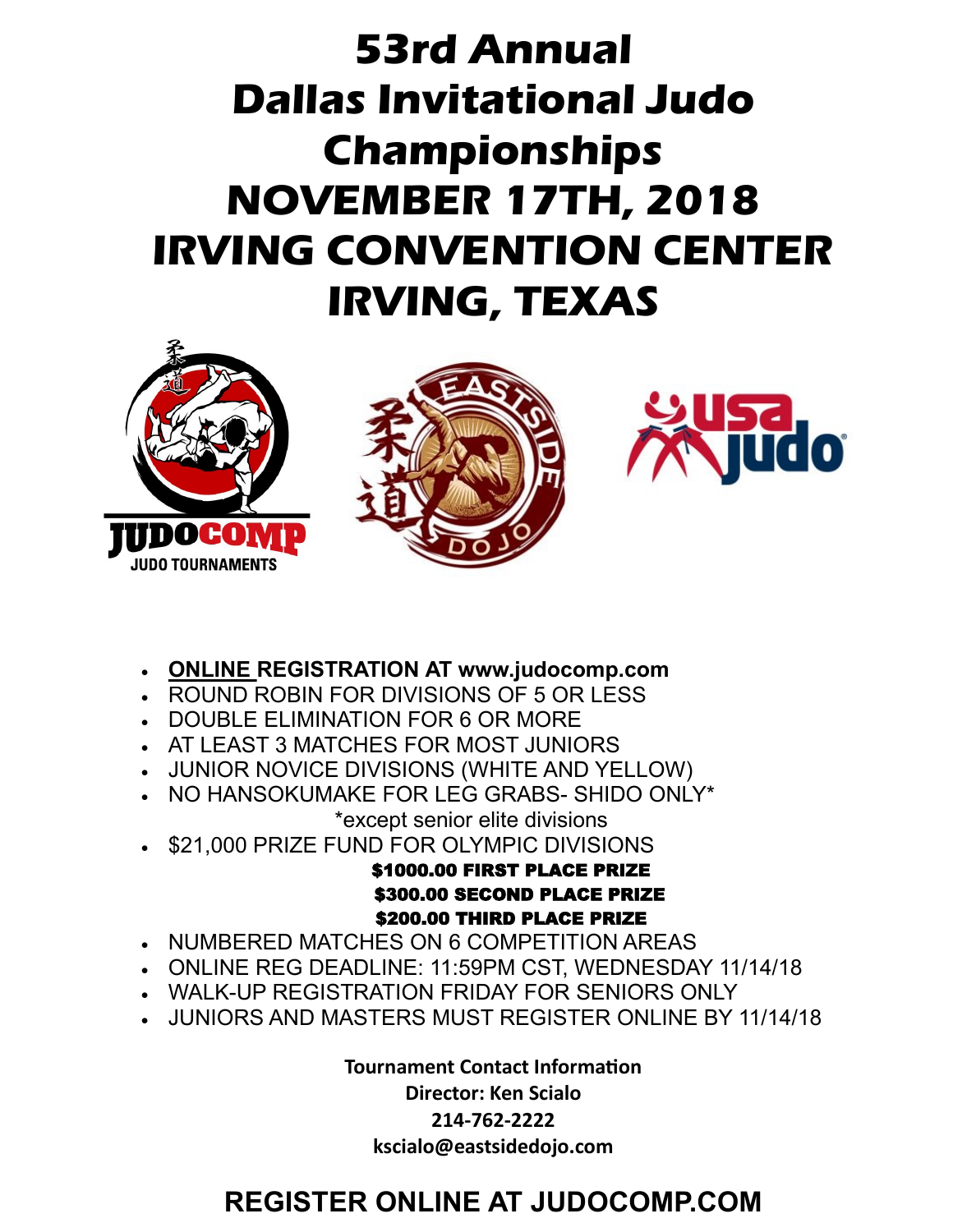**Hotel:** Marriott Dallas Las Colinas, 972-831-0000 223 W. Las Colinas Blvd, Irving, TX 75039. Book your hotel by November 2nd to take advantage of special room rates. 1-800- 264-1178, ask for the **Judo** rate of \$109.00. **Competition Site:** Irving Convention Center, 500 W. Las Colinas Blvd, Irving, TX 75039 **Eligibility:** Current USAJUDO, USJF, ATJA, AJJF or USJA membership. USAJUDO Applications available at regis-

tration.

| <b>Division</b>                  | Online (judocomp.com)<br>by $11/14$ | Walk up registration<br>(Friday at hotel) |
|----------------------------------|-------------------------------------|-------------------------------------------|
| Juniors & Junior Novice*         | \$70                                | $N/A$ (online only)                       |
| Masters $(30 \& over)$           | \$70                                | $N/A$ (online only)                       |
| Senior Novice (below brown belt) | \$70                                | \$90                                      |
| Senior Elite 44kg and 55kg       | \$70                                | \$90                                      |
| Senior Elite Olympic Divisions   | \$105                               | \$145                                     |

#### **\*JUNIOR NOVICE FOR WHITE AND YELLOW BELTS ONLY- NO BJJ OR WRESTLING EXPERIENCE**

**Multiple entries for family members living in the same household discounted by 50%. Entry fee for an individual entering a second or third division discounted by 50%. Discount applies to lowest price registration. Use the promotion code "family" to receive your discount.**

#### **ALLOWABLE SECOND DIVISIONS:**

#### **\*\* Junior competitors may fight up one age group as a second division**

| <b>First Division</b>                   | May also compete in:          |
|-----------------------------------------|-------------------------------|
| Junior Novice*                          | Juniors                       |
| Juniors (ranked below brown belt)       | Senior Novice                 |
| Juniors (ranked brown belt and above)   | Senior Elite                  |
| Masters (ranked brown belt and above)   | Senior Elite                  |
| Masters (ranked below brown belt)       | Senior Novice or Senior Elite |
| Senior Novice (ranked below brown belt) | Senior Elite                  |

### **NOTE: ALL COMPETITORS MUST CHECK IN AND WEIGH IN ON FRIDAY, NOVEMBER 16th from 4:00PM to 8:00PM**

**Rules:** IJF for Senior Elite Competitors (must have **BLUE** and **WHITE** Judogis) **ARMLOCKS PERMITTED IN SENIOR NOVICE DIVISIONS**

For juniors, novice, and masters IJF rules will be modified as follows:

**NO HANSOKUMAKE FOR LEG GRABS. LEG GRABS WILL BE PENALIZED BY SHIDO NO CHOKES OR ARMLOCKS IN JUNIOR NOVICE DIVISIONS**

### **Elimination Procedures:**

**Seniors -** Round Robin for divisions of 5 or less, double elimination for 6 or more. **Senior Novice and Masters** - Round Robin for divisions of 4 or less, double elimination for 5 or more. **Juniors and Junior Novice** - Round Robin for divisions of 5 or less, double elimination for 6 or more.

#### **We will use numbered matches on 6 competition areas.**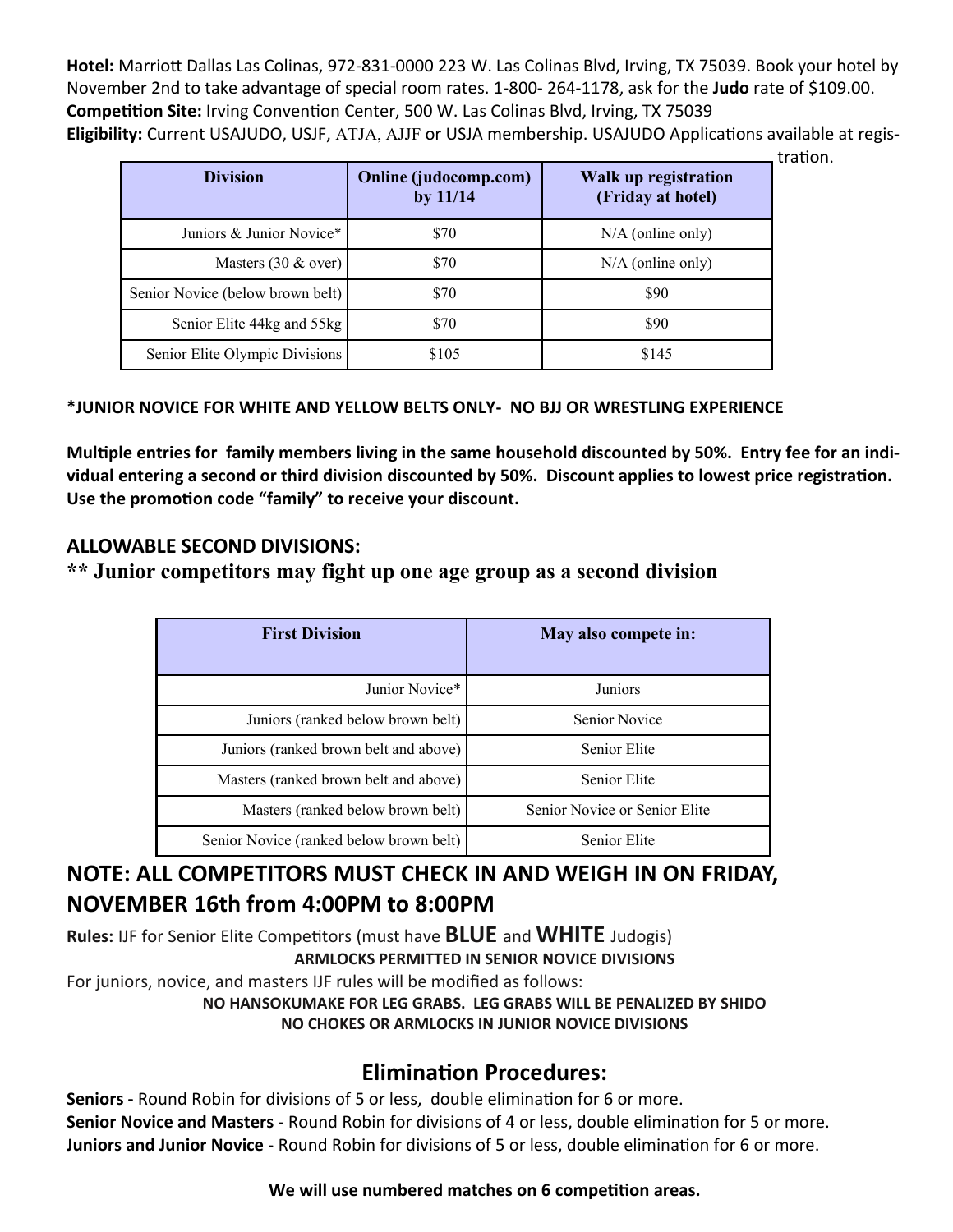#### **Competition Schedule:**

**SESSION 1** : Junior Novice (all ages), Junior Bantams and Junior Intermediate 1 will begin at 9:00 AM and the remaining divisions will be contested in this order: Intermediate 2, Juvenile A & B, & Men's and Women's Masters.

**SESSION 2** : Senior Novice and Senior Elite

#### **BRACKETS WITH MAT ASSIGNMENTS WILL BE POSTED AT judocomp.com/dallas2018 WITH NUMBERED MATCHES ON FRIDAY, 11/16.**

**Multiply your match number by 3 (minutes) to estimate your match time. Arrive at your assigned mat at least 30 minutes prior to the estimated time. Competitors will be responsible for being at their assigned mat and ready to compete when their match number is called.**

**Officials:** Referees will meet briefly at 8:30 am. A hospitality room will be available from 8:00 am.

#### **ALL WEIGHTS ARE IN KILOGRAMS**

**Juniors and Junior Novice: Bantam 1 (Born 2012), Bantam 2 (Born 2011), Bantam 3 (Born 2010) Intermediate 1 (Born 2008-2009), Intermediate 2 (Born 2006-2007) Juvenile A (Born 2004-2005), Juvenile B (Cadet) (Born 2001-2003)**

**Juniors:** weight cutoffs will be determined after registration **Senior Women Novice:** (below brown belt) 48, 52, 57, 63, 70, 78, over 78kg **Senior Men Novice:** (below brown belt) 60, 66, 73, 81, 90, 100, over 100kg **Senior Women:** 44, 48, 52, 57, 63, 70, 78, over 78kg **Senior Men:** 55, 60, 66, 73, 81, 90, 100, over 100kg **Men's Masters:** age and weight cutoffs will be determined after registration **Women's Masters:** age and weight cutoffs will be determined after registration

The Dallas Invitational is a USA Judo Senior-D and Junior-C level event. USA Judo Elite Roster points are awarded to the winners of certain senior divisions. The following is USA Judo's explanation of how the points will be awarded from this tournament. For more information on points tournaments visit the U.S. Judo website at www.usjudo.org/. *This event is a USA Judo Senior-D and Junior-C level event. The ONLY divisions in which points can be earned are the highest SENIOR belt rank divisions. No points are awarded in JUNIOR-AGE divisions; ALL players who place 1st, 2nd or 3rd will receive Senior D-level points. Juniorage athletes (born 1998 and later) who place 1st, 2nd, or 3rd in the highest SENIOR belt divisions will receive Junior, C-level points in addition to Senior points. Restrictions: Players must win at least 1 match and be a citizen of the USA in order to receive points. In addition, after earning points, in order to be listed on USA Judo's national roster, a player must join USA Judo (if not already a member). Seeding: For the Senior D-level categories, the top 4 nationally ranked Senior athletes will be seeded if they compete in the weight division in which they are ranked. #1 and #4 shall be placed on one side of the bracket; #2 and #3 shall be placed on the other side. The seeding order shall be in the order of the byes, i.e., if there is 1 bye, #1 shall get it; if there are 2 byes, #'s 1 and 2 shall get them, etc. If any of the top 4 nationally ranked athletes are not in attendance, athletes ranked #5 and below SHALL NOT be seeded, i.e., "moved up" to the next higher seed position.*

> **Tournament Contact Information Director: Ken Scialo 214-762-2222** *kscialo@eastsidedojo.com*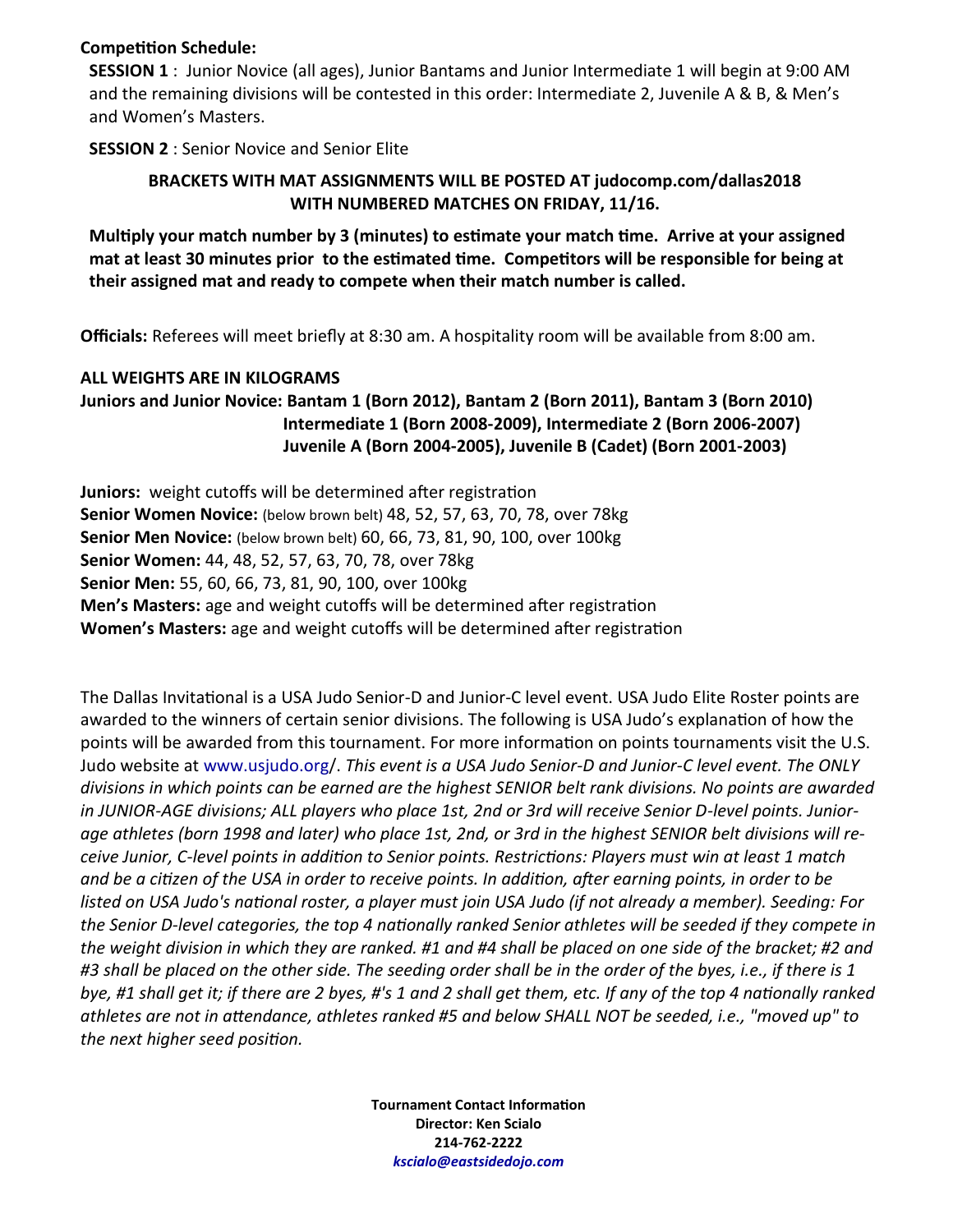# **IMPORTANT:**

**ALL JUNIOR AND MASTERS COMPETITORS MUST REGISTER ONLINE AT www.judocomp.com BY 11:59PM CENTRAL TIME WEDNESDAY, 11/14/2018. SUBMIT YOURACTUAL WEIGHT IN KILOS. YOU WILL BE GIVEN A 1 KILO ALLOWANCE AT WEIGH-IN.** *NO WALKUP REGISTRATIONS WILL BE ACCEPTED FOR JUNIORS OR MASTERS COMPETITORS***. THE WEIGHT CUTOFFS FOR THESE DIVISIONS WILL BE SET AFTER ONLINE REGISTRATION CLOSES ON 11/14. DIVI-SIONS WILL BE POSTED ONLINE FOR YOUR REVIEW. ANY BRACK-ETING ISSUES MAY BE ADDRESSED BY CONTACTING THE TOURNA-MENT DIRECTOR NO LATER THAN 5PM CENTRAL TIME ON THURS-DAY, 11/15.**

**Awards:** 1st, 2nd, & 3rd place medals for each division.

## **\$1000.00 FIRST PLACE PRIZE FOR OLYMPIC DIVISIONS \$300.00 SECOND PLACE PRIZE FOR OLYMPIC DIVISIONS \$200.00 THIRD PLACE PRIZE FOR OLYMPIC DIVISIONS**

(minimum 3 participants per division and at least one match win to qualify for prize money.)

# **Special Awards**

Vince Tamura Outstanding Junior Competitor and Masato Tamura Outstanding Senior Competitor. The Outstanding Competitors will receive a custom fit Toraki Personal Gold Judogi. 1st, 2nd, and 3rd place team awards based on 3 points for first, 2 points for second, and 1 point for third place in all divisions combined. No points awarded for uncontested divisions.

*Rules for Senior D-/Junior C-level divisions:*

1. *IJF contest rules shall be used, including "Golden Score" overtime.*

2. *Players may compete in only 1 senior elite division.*

3. *Players must compete in the weight category that conforms to their measured weight at weigh-in. Example:*

*A player competing in the 81 kg division must weigh over 73 kg and less than or equal to 81 kg. EXCEPTION:*

*The Male 55 kg and Female 44 kg divisions are PJU weights and not "Olympic" weights. Competitors whose measured weight would place them in a PJU weight division may choose to compete in the next higher weight division (Male 60 kg and Female 48 kg)*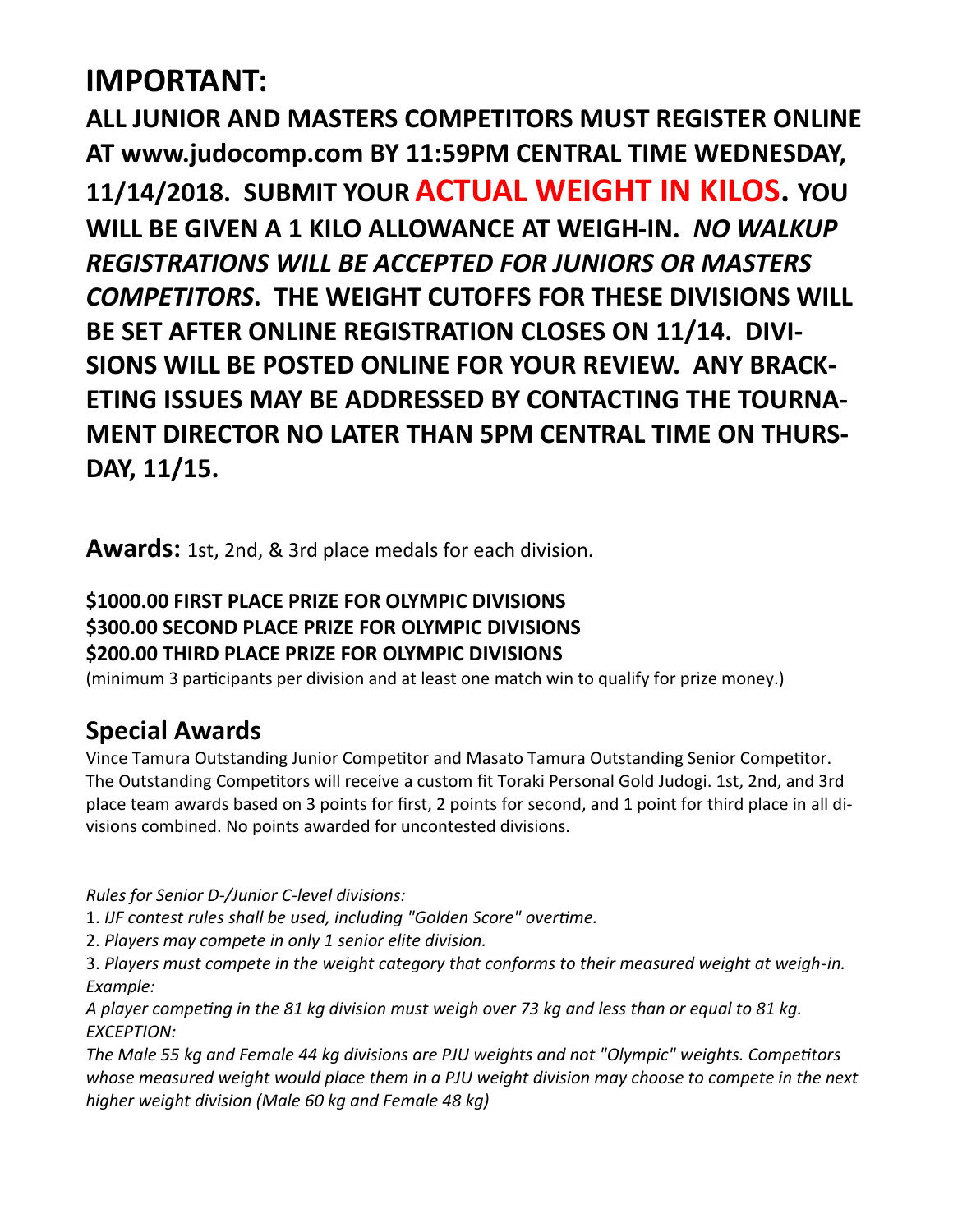# **2018 Dallas Invitational Official Entry Form**

Г

### Gender:  $\Box$  MALE  $\Box$  FEMALE **Category (check one) (complete a separate entry for a second division)**

⧠ Junior Novice (born 2001 or later, up to one-year experience in Judo, wrestling, or BJJ)

 $\square$  Juniors (born 2001 or later, all experience levels)

□ Senior Novice (Ranked below brown belt)

□ Senior Elite

 $\square$  Masters (30 years of age and over)

|                                                                                                                                                                                                                               | To be completed by tournament official |
|-------------------------------------------------------------------------------------------------------------------------------------------------------------------------------------------------------------------------------|----------------------------------------|
|                                                                                                                                                                                                                               | WEIGHT (KG) $\_\_$                     |
| (mo/day/yr)                                                                                                                                                                                                                   |                                        |
|                                                                                                                                                                                                                               |                                        |
|                                                                                                                                                                                                                               |                                        |
|                                                                                                                                                                                                                               |                                        |
|                                                                                                                                                                                                                               |                                        |
| Email and the contract of the contract of the contract of the contract of the contract of the contract of the contract of the contract of the contract of the contract of the contract of the contract of the contract of the |                                        |
| <b>Circle One</b><br>Affiliation: USJF - USJI - USJA Membership number_______________________________                                                                                                                         |                                        |
|                                                                                                                                                                                                                               |                                        |
|                                                                                                                                                                                                                               | <b>Cell</b>                            |

*Note: See tournament information pages for allowable second division participation. The tournament director reserves the right to modify any division to ensure adequate competition and safety of all of the contestants.*

> Please read and sign the included warning, waiver and release of liability and agreement to participate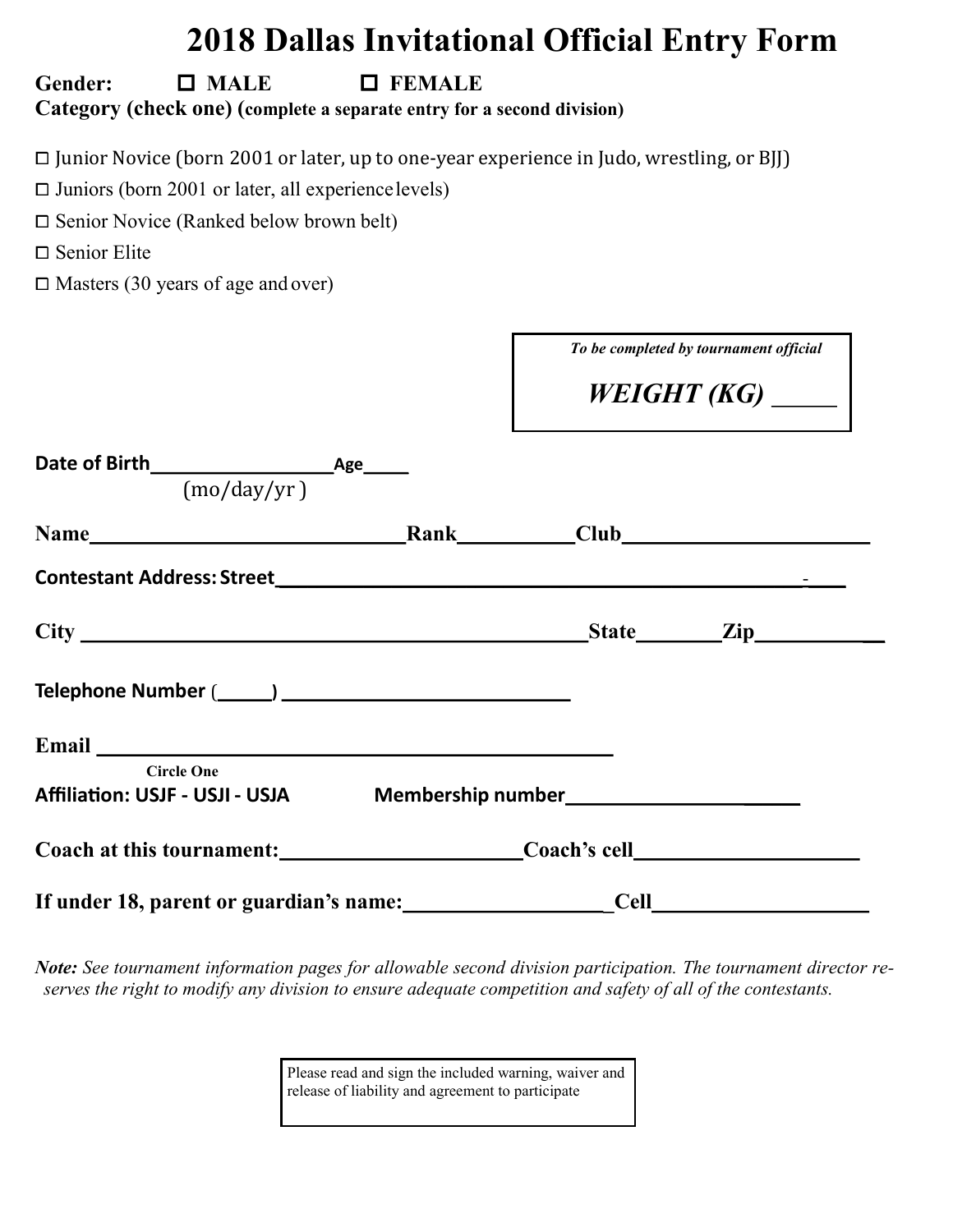#### **2018 DALLAS INVITATIONAL JUDO TOURNAMENT WARNING, WAIVER AND RELEASE OF LIABILITY AND AGREEMENT TO PARTICIPATE**

In consideration of being permitted to participate in any way, including travel to and from the 2018 Dallas Invitational Judo Tournament and related activities of **United States Judo Inc., Texas Judo Inc., the United States Judo Federation, the United States Judo Association, the American Traditional Judo Association, the American Judo and Jujitsu Federation, Dallas Judo, Inc., Eastside Dojo, The Marriott Dallas Las Colinas, Inc., Shufu Judo Yudanshakai and the Irving Convention Center.** I hereby,

1. Acknowledge that I am familiar with the sport of Judo and understand the rules governing the sports of Judo and and the importance of following these rules.

2. Agree that prior to participating, I will inspect the mats, equipment, facilities, competition pools or divisions, and the elimination or scoring system to be used, and if I believe anything is unsafe or beyond my capability, I will immediately advise my coach, supervisor or a tournament official of such condition(s) and refuse to participate.

3. Acknowledge and fully understand that I will be participating in a sport that might result in serious injury, including permanent disability or death, and severe social and economic loss due not only to my actions, inactions, or negligence, but also to the action, inaction, or negligence of others, the rules of Judo, or the conditions of the premises or of any equipment used. Further, I acknowledge that there may be other risks not known to me or not reasonably foreseeable at this time.

4. Knowing the risks involved in Judo, I assume that risk and accept the responsibility for the damages following such injury, death or permanent disability.

5. Release, waive and discharge and covenant not to sue **United States Judo Inc., Texas Judo Inc., the Unites States Judo Federation, the United States Judo Association, the American Traditional Judo Association, the American Judo and Jujitsu Federation, Dallas Judo, Inc., Eastside Dojo, Shufu Judo** 

**Yudanshakai and the Irving Convention Center** together with their affiliated clubs, their respective administrators, directors, agents, coaches, and other employees or volunteers or the organization, event officials, medical personnel, other participants, their parents, guardian(s), supervisors, and coaches, sponsoring agencies, sponsors, advertisers, and if applicable, owners, lessors, and lessees of premises used to conduct the event, all of whom are hereinafter referred to as "releasee", from any or all claims, demands, losses or damages on account of injury, including permanent disability and death or damage to property, caused or alleged to be caused in whole or part by the negligence of the releasees or otherwise to the fullest extent permitted by law.

**I HAVE READ THE ABOVE WARNING, WAIVER AND RELEASE, UNDERSTAND THAT I GIVE UP SUBSTANTIAL RIGHTS BY SIGNING IT, AND KNOWING THIS, SIGN IT VOLUNTARILY. I AGREE TO PARTICIPATE KNOWING THE RISKS AND CONDITIONS INVOLVED AND TO DO SO ENTIRELY OF MY FREE WILL. I AFFIRM THAT I AM AT LEAST 18 YEARS OF AGE, OR, IF I AM UNDER 18 YEARS OF AGE, I HAVE OBTAINED THE REQUIRED CONSENT OF MY PARENT/ GUARDIAN AS EVIDENCED BY THEIR SIGNATURE BELOW.**

**\_\_\_\_\_\_\_\_\_\_\_\_\_\_\_\_\_\_\_\_\_ \_\_\_\_\_\_\_\_\_\_\_\_\_\_\_\_\_\_\_\_\_\_\_\_\_\_\_\_\_ \_\_\_\_\_\_\_\_\_\_\_\_\_\_** Participant's Printed Name **Participant's Signature** Participant's Signature Date

**FOR PARENTS/GUARDIANS OF PARTICIPANTS OF MINORITY AGE (UNDER AGE 18 AT TIME OF REGISTRATION) THIS IS TO CERTIFY THAT I, AS PARENT/GUARDIAN WITH LEGAL RESPONSIBILITY FOR THIS PARTICIPANT, DO CONSENT AND AGREE TO HIS/HER RELEASE, AS PROVIDED ABOVE, OF ALL THE RELEASEES, AND, FOR MYSELF, MY HEIRS, ASSIGNS, AND NEXT OF KIN, I RELEASE AND AGREE TO INDEMNIFY AND HOLD HARMLESS THE RELEASEES FROM ANY AND ALL LIABILITIES INCIDENT TO MY MINOR CHILD'S INVOLVEMENT OR PARTICIPATION IN THESE PRO-GRAMS AS PROVIDED ABOVE, EVEN IF ARISING FROM THEIR NEGLIGENCE, TO THE FULLEST EXTENT PERMITTED BY LAW. I HAVE INSTRUCTED THE MINOR PARTICIPANT AS TO THE ABOVE WARNINGS AND CONDITIONS AND THEIR RAMIFICATIONS.**

**\_\_\_\_\_\_\_\_\_\_\_\_\_\_\_\_\_\_\_\_\_ \_\_\_\_\_\_\_\_\_\_\_\_\_\_\_\_\_\_\_\_\_\_\_\_\_\_\_\_\_ \_\_\_\_\_\_\_\_\_\_\_\_\_\_**